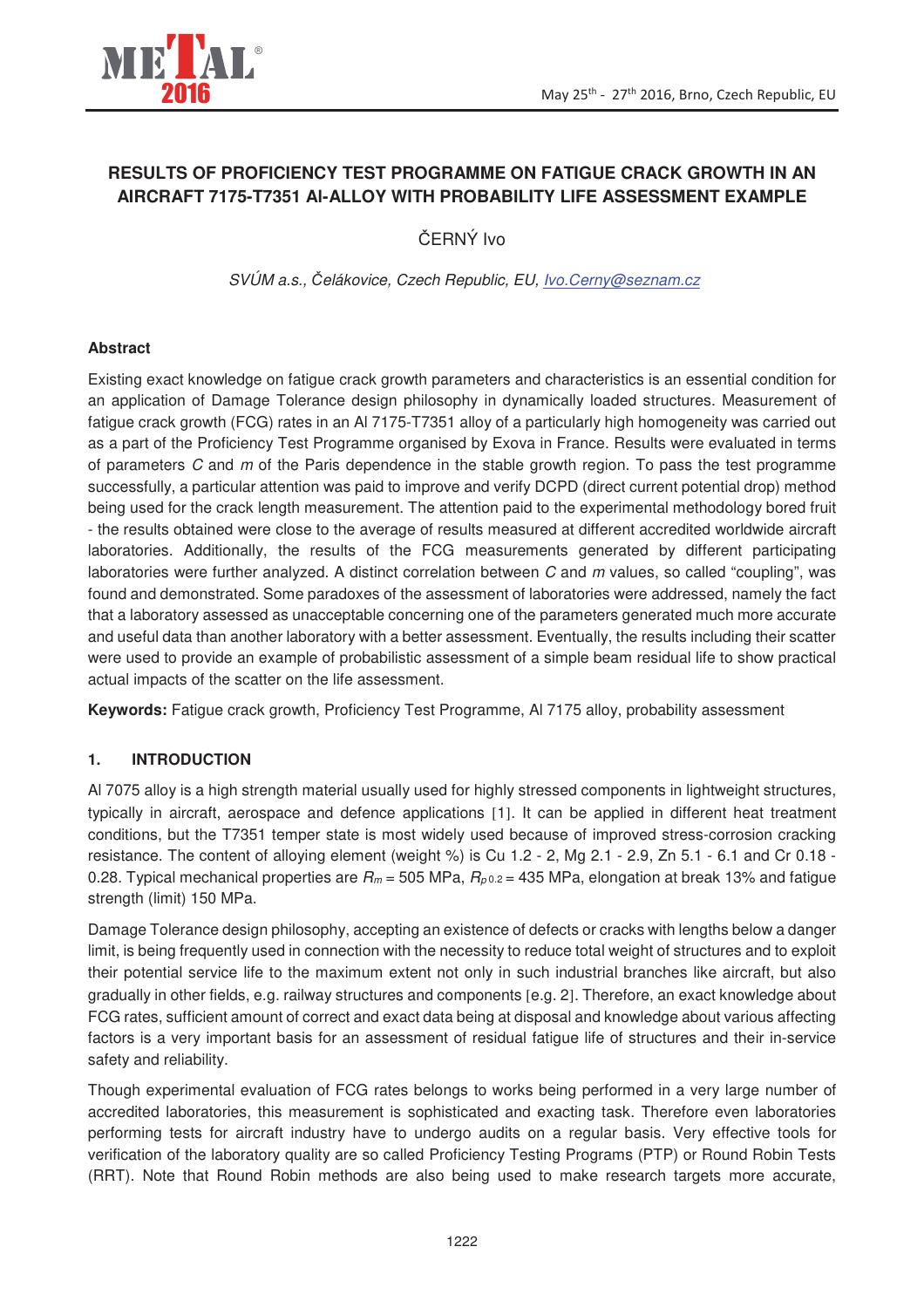

particularly in fatigue life predictions in aircraft industry [3], where the required precision is extremely high, e.g. one to million, but also in other industrial fields like marine [4] or elsewhere [5].

PTPs are statistical quality assurance programs that enable laboratories to assess their performance in conducting test methods within their own laboratories when their data are compared against other laboratories that participate worldwide in the same program. Proficiency testing, also called also called interlaboratory comparison, determines the performance of individual laboratories for specific tests or measurements and is used to monitor laboratories' continuing performance.

In a proficiency test one or more artifacts are sent around between a number of participating laboratories. Each laboratory measures the specified property according to a given set of instructions and reports its results to the administrator, where the results are compared to the reference value, which can be determined in various ways. The two most common ways are to use a reference laboratory or use the average of the values reported by the participants, the latter was the case of the PTP described in this paper.

In this paper, results of FCG measurement performed in sixteen worldwide laboratories accredited for aircraft industry according to GE Aviation rules on a 7175-T7351 Al alloy are presented, discussed and some problematic points are addressed. As an example of the practical issues of the scatter of results, probabilistic assessment of FCG in a rectangular beam is provided using the PTP data.

## **2. EXPERIEMNTAL PROGRAMME**

The Al 7075-T7351 alloy acquired for the experimental programme was of a particularly high quality. Since it was a material used for a PTP organized by Exova company for laboratories being involved in accredited testing for General Electric Aviation group, it had particularly homogeneous composition, mechanical and fatigue properties. Actual proof stress was 445 MPa, somewhat higher than typical average proof stress of this material. The only disadvantage was a very high price, but on the other hand, the characteristics affected reproducibility of experimental measurements very positively.

FCG measurement was performed according to the ASTM standard [6] on CT specimens of width  $W = 75$  mm and thickness 12 mm [7]. Loading was of a sinusoidal type, load asymmetry  $R = 0.1$ , test frequency  $f = 11-12$ Hz given by the resonance system of the SCHENCK PVQA fatigue machine, where the measurement was performed.

Four specimens were used for the implementation of the PTP programme. Crack length was measured using the modified direct current potential drop (DCPD) method [7, 8]. Basically, analytical calibration curves were used with a specific correction, carefully verified [7].

## **3. RESULTS AND DISCUSSION**

## **3.1. Fatigue crack growth analysis**

After evaluation of all FCG measurements of all participating laboratories, each PTP participant was provided with the results, which contained evaluated parameters  $C$  and  $m$  of the Paris dependence in the stable crack growth region with standard deviations (SD) for each of the two parameters. In general, the results only were indicated by the laboratory numbers, actual participating laboratories were not known. Number of the SVÚM a.s. laboratory was 300. Values of the parameters C and m are summarized in **Table 1**. Results were sorted to three classes considering the overall standard deviation of all the values. The first "green" class corresponded to the interval  $\pm$  1 SD, the second, "yellow" class  $\pm$  2 SD and the third "read" class contained results outside ± 2 SD. Graphical interpretation of C and m parameters shown in **Table 1** is in **Figures 1a), b)**, respectively, where mean values are plotted versus horizontal axes and repeatability on the vertical axis. Points corresponding to the SVÚM measurements (laboratory 300) are indicated by green point.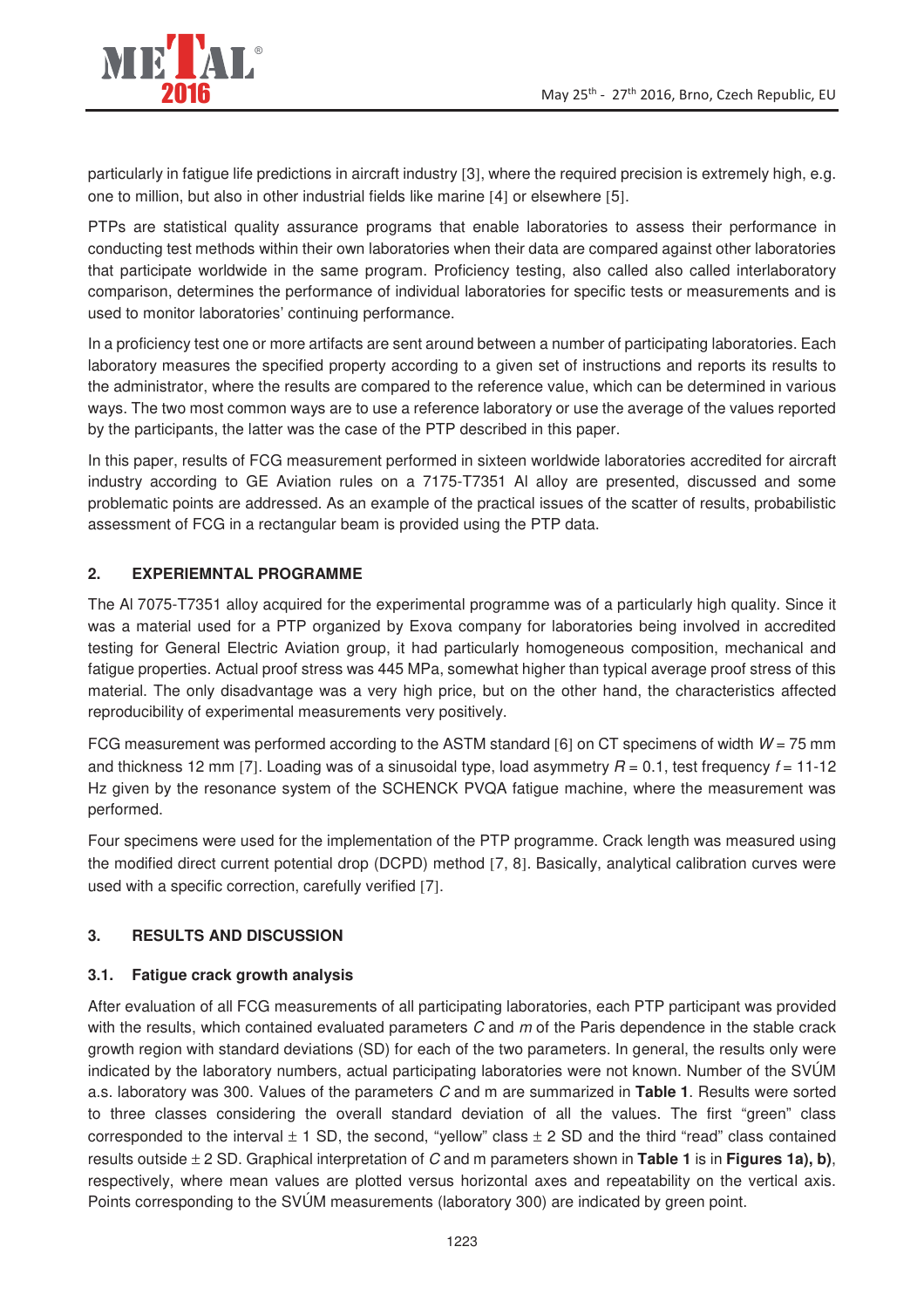

|      | С         |           | m     |      |
|------|-----------|-----------|-------|------|
| Lab# | mean      | SD        | mean  | SD   |
| 9    | 1.469E-08 | 2.187E-09 | 3.908 | 0.05 |
| 30   | 3.593E-07 | 2.832E-08 | 2.702 | 0.04 |
| 63   | 1.234E-07 | 4.972E-08 | 3.147 | 0.18 |
| 120  | 2.436E-07 | 5.971E-08 | 2.701 | 0.12 |
| 156  | 5.545E-08 | 2.896E-08 | 3.497 | 0.18 |
| 183  | 4.730E-07 | 8.225E-08 | 2.606 | 0.06 |
| 196  | 2.956E-07 | 6.233E-08 | 2.795 | 0.08 |
| 221  | 2.326E-10 | 2.960E-11 | 2.865 | 0.05 |
| 236  | 1.305E-07 | 3.327E-08 | 3.033 | 0.09 |
| 238  | 5.783E-07 | 1.282E-07 | 2.516 | 0.08 |
| 239  | 1.290E-07 | 5.448E-08 | 3.138 | 0.15 |
| 269  | 1.476E-07 | 3.276E-08 | 3.033 | 0.08 |
| 276  | 6.006E-07 | 4.889E-08 | 2.638 | 0.03 |
| 286  | 2.126E-07 | 2.136E-08 | 2.948 | 0.03 |
| 300  | 1.517E-07 | 2.013E-08 | 2.960 | 0.01 |
| 431  | 4.499E-07 | 4.623E-08 | 2.599 | 0.05 |

**Table 1** Survey of coefficients C and m of Paris dependence measured at different laboratories



**Figure 1** Graphical survey of parameters C and m measured by different participating laboratories, a) parameter  $C$ , b) parameter  $m$ 

It follows from **Figure 1** and **Table 1** that one laboratory was completely excluded from the evaluation by Grubbs test and just one m parameter value exceeded the  $\pm$  2 SD interval. At first site, such result looks quite good. However, further analyses of the data to find actual impacts of the results on evaluation of residual fatigue life of a component containing crack pointed out some fairly problematic issues, which are discussed in the following part of the paper.

First of all, possible correlation between the C and m parameters was investigated. Couples of C and m values generated in individual laboratories were plotted against each other, namely as a dependence of parameter m on C. The results, interesting and quite surprising, are in **Figure 2**.

It follows from **Figure 2** that with the exception of the laboratory 221, values C and m are very distinctly correlated to each other. The dependence of m on C was evaluated by linear regression and can be expressed as  $m$  = 0.395⋅C<sup>-0.130</sup> with a high value of  $R^2$  coefficient, namely  $R^2$  = 0.944. Even the m value outside the 2 SD interval lies on the same regression line. On the other hand, value of C parameter evaluated by the laboratory 221 is exceptionally low and outside the regression line. What is interesting and definitely is a paradox of the whole PTP is the fact that the laboratory 221 was assessed as acceptable having just one parameter in the yellow class whilst the m parameter of the laboratory 156 was assessed as unacceptable. However, **Figure 3** shows that from practical and actual point of view, the situation is quite different.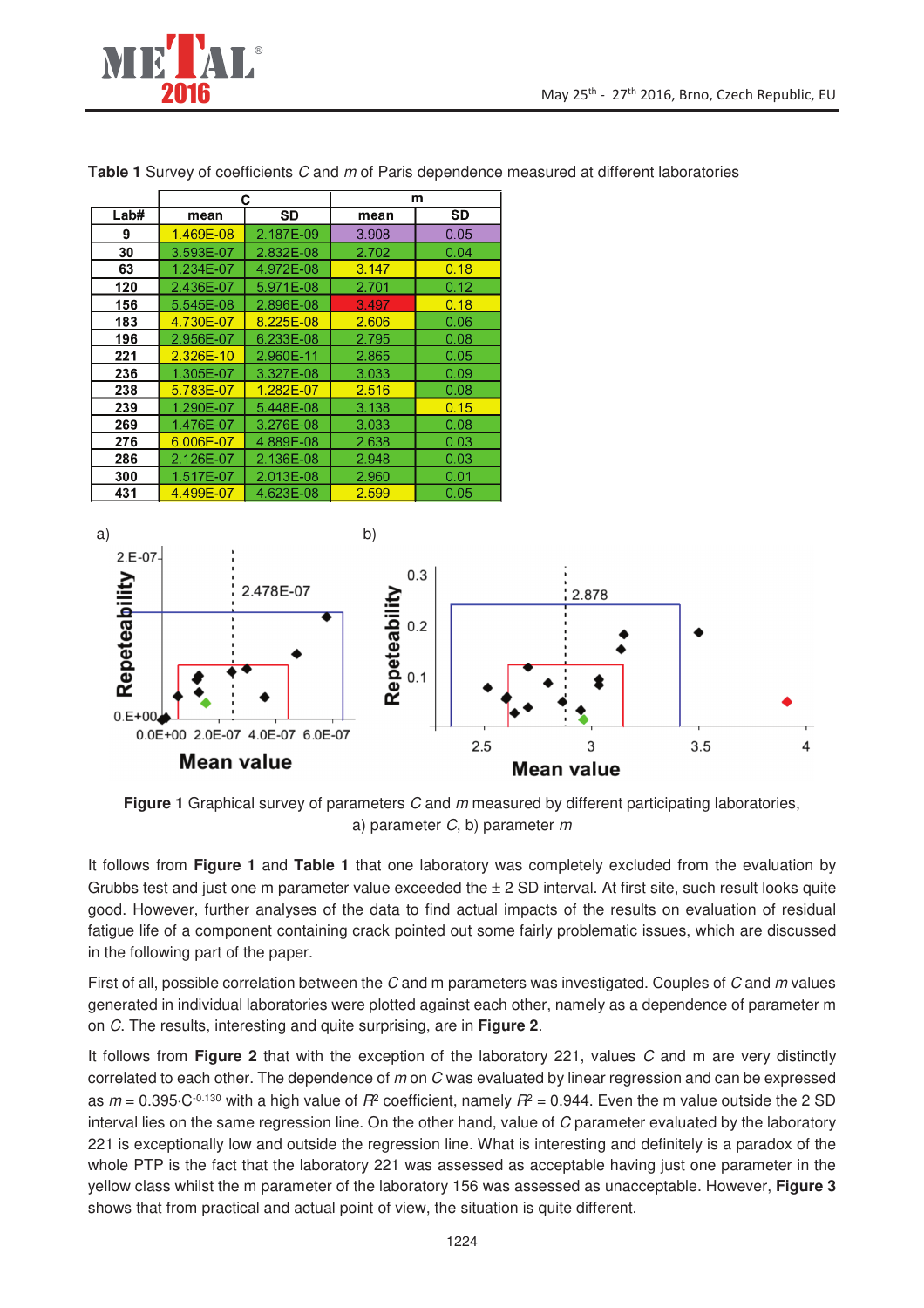



**Figure 2** Diagram of mutual correlation between C and m parameters evaluated at different laboratories



**Figure 3** Actual FCG lines of different laboratories plotted on the basis of C and m values

In **Figure 3**, actual FCG regression lines of different laboratories are plotted on the basis of C and m values evaluated by the individual laboratories. By the way, such results provide a very good and valuable information on FCG values in the material including possible scatter affected more or less just by different experimental methods, as the material itself was very homogeneous. Concerning the SVÚM results of FCG rates, they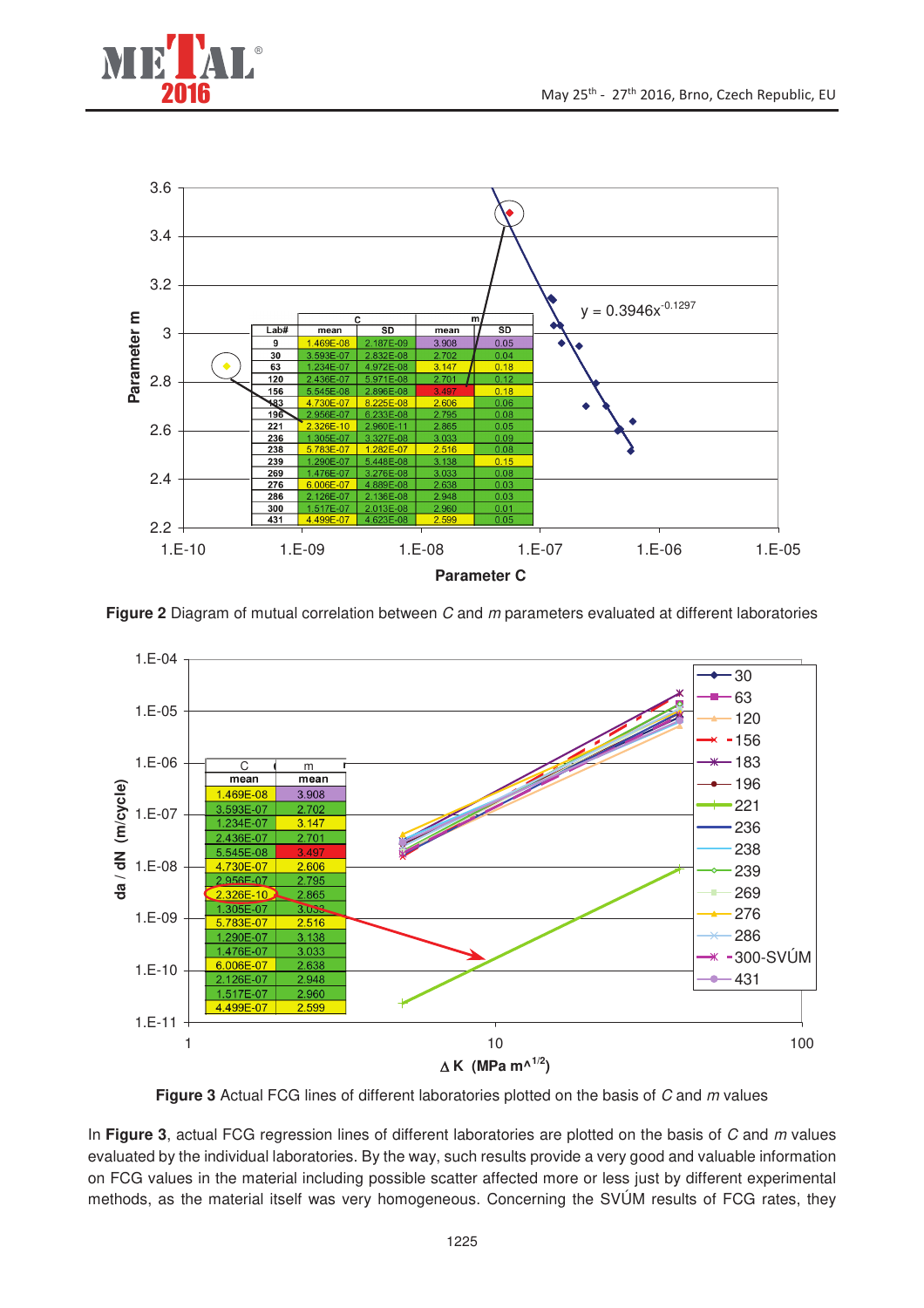

correspond almost exactly to the average at high stress intensity factor range ∆K, at low ∆K values, the FCG rates are slightly below the average. The regression line of the laboratory 156 with the m value in the read class lies completely within the range of FCG rates of all other laboratories. Therefore, from the practical point of view, its poor classification seems not to be fair. On the contrary, the data of the laboratory 221, evaluated as acceptable, are lying completely outside the scatter bound of the average common regression line and in the whole stable FCG rage, they are practically by three orders lower. Use of such data for assessment of a component residual life could have immense impacts as such estimations would be extremely inconservative. This is one of paradoxes of the C and m coupling and quality assessment of laboratories, if just pure statistics is applied without any thinking.

Actually, the source of the differences of the laboratory 221 should be find elsewhere, namely in the FCG units used for the evaluation of the C parameter. FCG rates can be plotted either in mm/cycle or in m/cycle. The PTP conditions were described clearly and requested mm/cycle. The laboratory 221 evidently used m⋅/⋅cycle and so, the C parameter was by three orders lower. It follows from **Figure 3** that if the line was shifted by three orders higher, even this line would lie within the scatter band of the regression line of all the other laboratories quite well. It was namely a mistake of the PTP organiser that they did not find the actual mistake and included the incorrect results into the statistical evaluation of all other laboratories.

#### **3.2. Example of fatigue life probabilistic assessment**

The PTP results including their scatter were used to provide an example of probabilistic assessment of a simple beam residual life to show practical actual impacts of the scatter on the life assessment and to show an idea, how the role of scatter is important. The probabilistic assessment was performed using a special ALIAS HIDA software [9], developed and verified within the 5<sup>th</sup> Framework Programme projects HIDA and HIDA Applicability [10, 11]. SVÚM a.s. has the software at disposal as a partner of the HIDA Applicability project.



**Figure 4** Example of probabilistic FCG assessment in a edge cracked rectangular beam

The ALIAS HIDA probabilistic assessment is being performed using Monte Carlo simulations [9]. Using the PTP results, the C and m parameters were randomised considering the best fitting distribution, which was exponential for C and normal for m, respectively. Probability of FCG in rectangular beam of 50 mm width and 20 mm thickness with side crack of initial length 2 mm loaded by 70 MPa stress range with load asymmetry